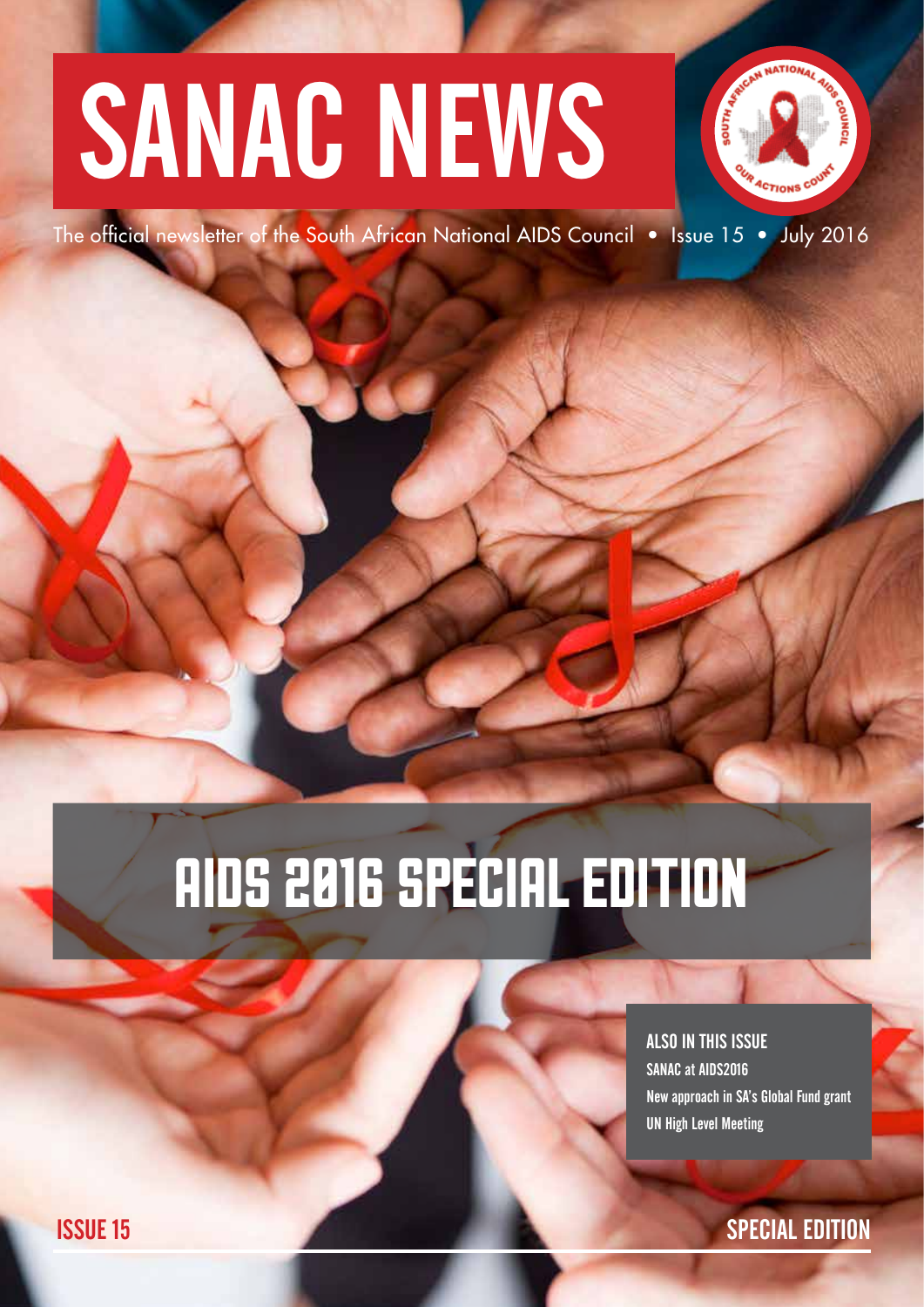# SANAC NEWS

### IN THIS ISSUE

#### **EDITORIAL**

| SANAC AT AIDS2016 - A ROADMAP1                                                       |
|--------------------------------------------------------------------------------------|
| TIME FOR A RETHINK ON DRUG POLICY? 3<br>- Kanya Ndaki                                |
| YOUNG WOMEN AND GIRLS MATTER!  5<br>- Relebohile Motana                              |
| <b>NEW APPROACH IN SOUTH AFRICA'S</b><br>- Gemma Oberth                              |
| - Kanya Ndaki and Fareed Abdullah                                                    |
| THE NATIONAL STRATEGIC PLAN  11<br>- WHERE ARE WE NOW?                               |
| <b>HAVE YOU BEEN TREATED UNFAIRLY</b><br><b>BECAUSE OF YOUR HIV OR TB STATUS?</b> 14 |
|                                                                                      |

FIND US ON FACEBOOK AT: www.facebook.com/SANationalAIDSCouncil

FIND US ON TWITTER AT: @SA\_AIDSCOUNCIL

f



### **Editorial**

#### - Kanya Ndaki

Welcome to this special edition of SANAC News to mark the 21st International AIDS Conference, which takes place in Durban from 18-22 July 2016. The theme of the conference this year is "Access Equity Rights Now". We hope that this special edition we have put together will give some insights into what this theme means for SANAC.

This is not the first time that the world's largest AIDS gathering will be held in South Africa. Sixteen years ago, in 2000, Durban hosted the International AIDS Conference – this was the first time it was held in the developing world and on the African continent. At the time, antiretroviral treatment was not yet available in the country, stigma and discrimination were widespread, and the outlook was bleak.

South Africa now has an entirely different story to tell: the country treats an estimated 3.4 million people living with HIV - the largest treatment programme in the world. The mother-to-child-transmission rate is now less than 2 percent and our life expectancy rate has risen by 8 years over the past decade –as a direct result of ARV treatment.

SANAC will be hosting a number of exciting satellite sessions, to reflect on the progress the country has made, so use our handy 'SANAC at AIDS2016' roadmap to map out your conference schedule.

We pose some tough and frank questions in this edition – around the war on drugs and the need to consider a more health and human rights centred approach to tackle this problem; as well as the relevance of high profile gatherings such as the UN High Level Meeting on AIDS that took place recently in New York. In addition, we reflect on the campaign for girls and young women, recently launched by the Deputy President and share some key features of the campaign. The Global Fund grant for the country has been approved, and we unpack the grant and look at some of the innovations of this investment. As the National Strategic Plan draws to a close, we share some of the key findings from the progress report on the NSP.

We hope you enjoy this issue, please share your feedback with us by dropping us an email: **communications@sanac.org.za** 

Come and pay us a visit at the Exhibition Hall – we have lined up some great activities at the South Africa stand!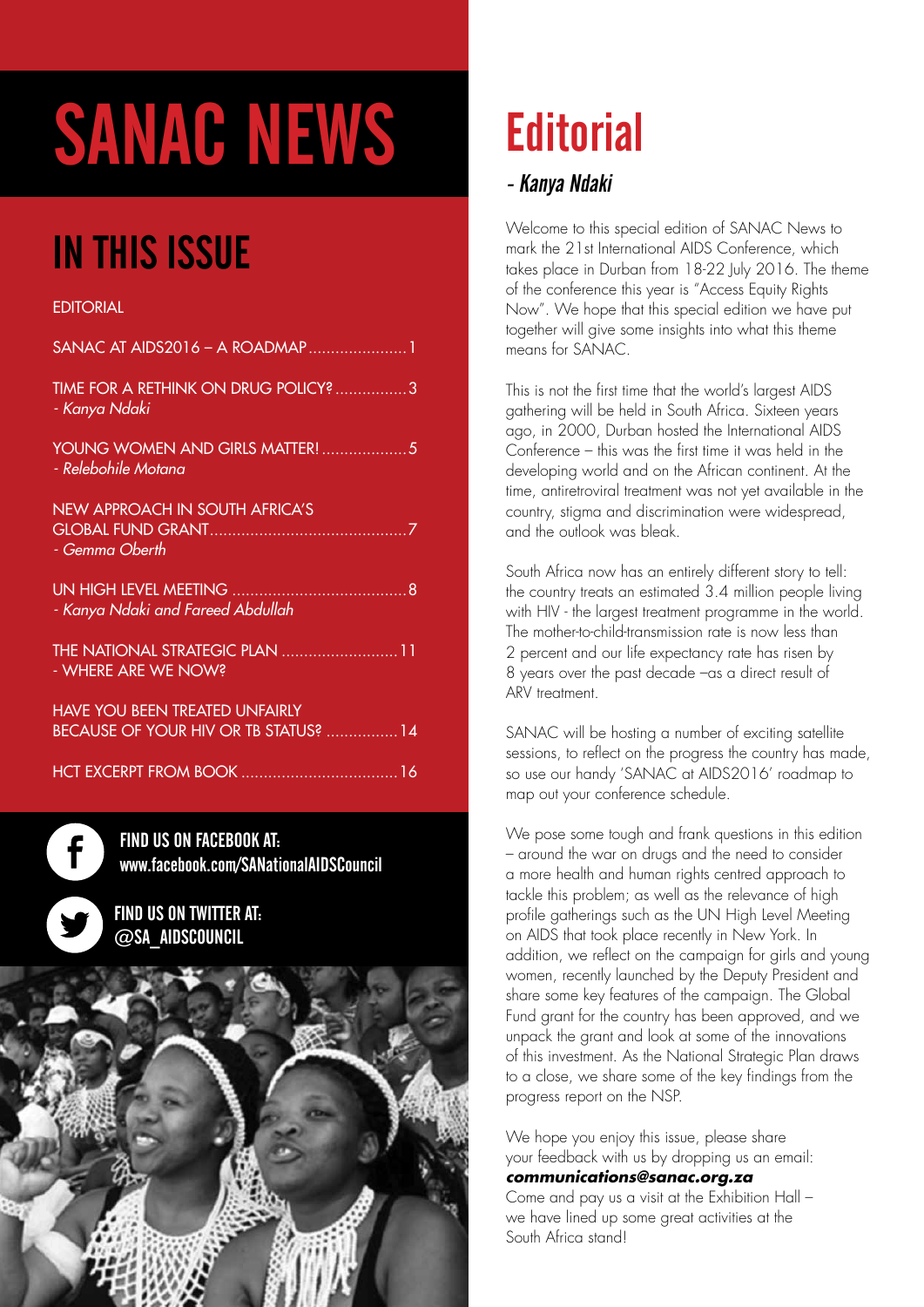### SANAC at AIDS2016 – a roadmap

#### **SANAC Satellite Sessions:**

- **Addressing HIV and Human Rights in the LGBTI Community in South Africa**
- **Monday 18 July, 12:30 14:30 Session Room 11**

SANAC has brought together LGBTI stakeholders and government departments to address the HIV and Human Rights needs of the LGBTI community. This session describes ambitious plans to address all aspects of the LGBTI communities' needs and rights including peer education, condoms and lube, PrEP and UTT, psychosocial support and dealing with stigma and discrimination including responding to hate crimes.

- **South Africa's National Sex Worker HIV Plan: Are you coming?**
- **Monday 18 July, 14:45 16:45 Session Room 11**

This satellite will take the format of a panel discussion where topics including access and roll out to PrEP and Universal Test and Treat will be tackled as well as a discussion on the legal position on sex work and the implications for the effective implementation of the recently launched Plan.

- **From General Population to Key Populations: South Africa's Global Fund Grant Moves with the Times**
- **Monday 18 July, 17:00 19:00 Session Room 11**

This session will unpack the programmes that will be prioritized in South Africa's new grant and provide information on the role of civil society and the CCM in the grant process. The session will also shed more light on the Global Fund's shift from general populations to key populations.

#### **• Stigma and Discrimination: From Research to Action**

**• Tuesday 19 July, 18:30 - 20:30 Session Room 1**

SANAC undertook South Africa's first National Stigma Index Survey, interviewing more than 10 000 HIV-positive people in 18 districts, the largest survey of its kind in the world. The survey was an initiative driven by people with HIV, for people with HIV. This session will discuss the national stigma campaign and report on projects that are addressing the levels of stigma and discrimination in South Africa.

- **Developing the Next South African National Strategic Plan for HIV, TB and STIs (2017 - 2022)**
- **Wednesday 20 July, 18:30 20:30 Session Room 1**

For the next five years the NSP will set the stage for the country to attain the goals of the 2030 National Development Plan: an AIDS free generation and a concomitant reduction in TB deaths and TB cases. So what are your ideas of the "game-changers" and your views on the successes that need to be scaled up and the innovations to be tested? Join us to share these.



ī ī ī ī ī

ï Ï

r ï ï ï ï ï Ï ï ï r r ī ï ï ï r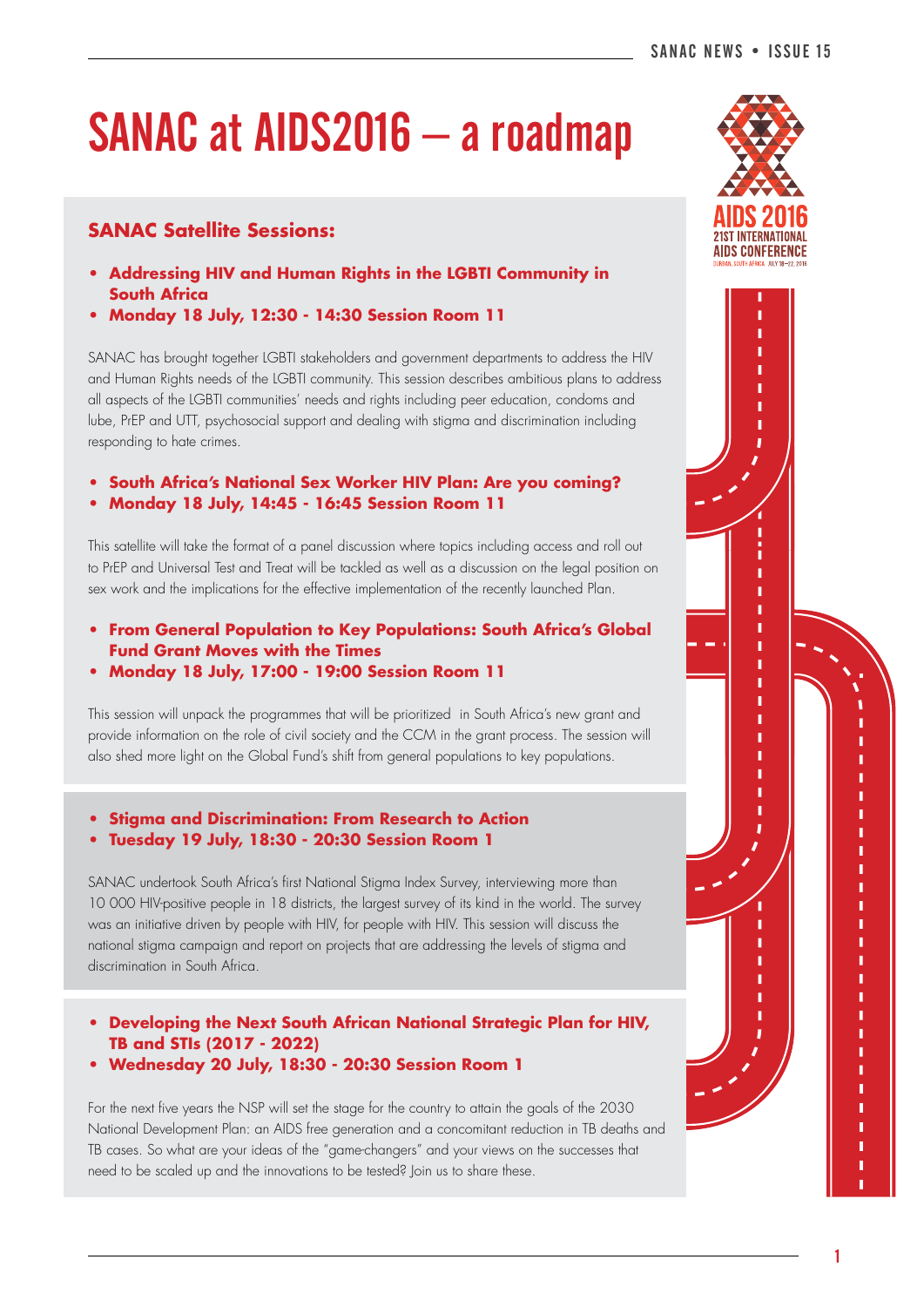#### SANAC NEWS • JULY 2016

**CANADA** 

"After 30 years, the time for dealing with injecting drug use has finally come,"

#### SANAC CEO Dr Fareed Abdullah

Munitor



**Malupage 1999** 

llm

 $-5575$ 

G & G

ລິຫິດ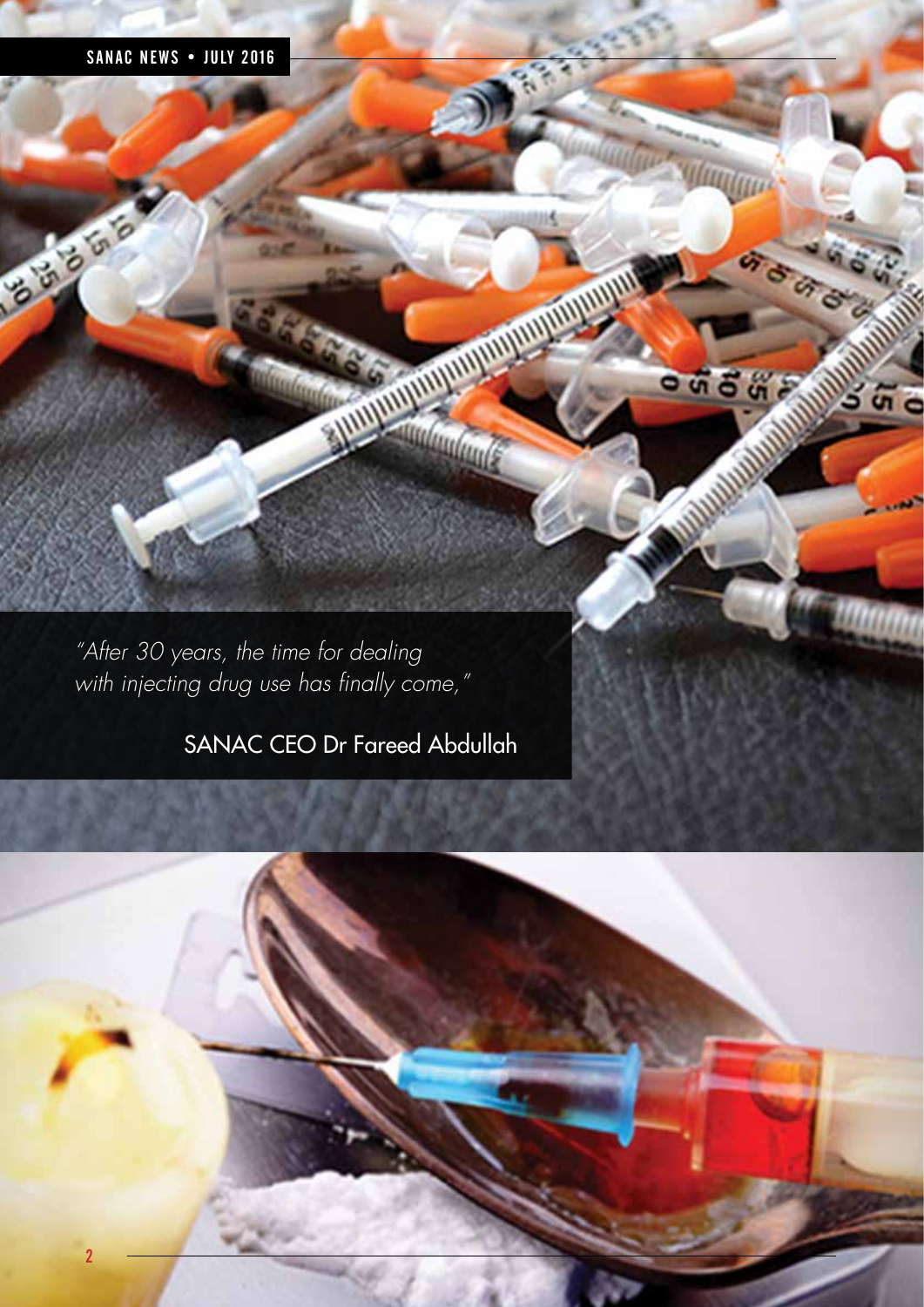### Time for a rethink on drug policy?

#### - Kanya Ndaki

Billions of dollars later, countless lives lost and disfigured, policymakers are now coming round to the idea that the war on drugs has been at best a misguided endeavor, and are beginning to consider a more human rights and healthbased approach.

Latin American countries – which have borne the brunt of the violence and dislocation - are spearheading the demand for new thinking. Even in the United States, which for years had led the global crusade to stop the drugs trade by curbing supply, enthusiasm is waning. Some of its states are pursuing their own experiments in decriminalization of marijuana.

"International drug policies are supposed to pursue the health and welfare of humankind, but the current regime has shown it is incapable of achieving these goals," said Ann Fordham, Executive Director of the International Drug Policy Consortium.

In South Africa, Deputy Minister for Social Development Deputy Hendrietta Bogopane-Zulu has been advocating for an approach based on human rights, health and "harm reduction", through her role as chairperson of the African Union technical team on drugs.

A recent position paper by the country's Central Drug Authority recommended focusing on harm reduction and decriminalization as approaches to cannabis use. But local drug policy activists are pushing for this to extend to all drugs.

In April 2016, world leaders gathered at the United Nations (UN) for the UN General Assembly Special Session (UNGASS) on the world drug problem. This was the first meeting since 1998 when member states committed themselves to policies aimed at eliminating illegal drugs by 2008. Ahead of the meeting, many hoped that UNGASS would provide an opportunity to rethink the war on drugs. However the final statement issued by the UNGASS on the world drug problem did not live up to expectations.

The case for reform is clear. According to the UNAIDS report, 'Do no harm: health, human rights and people who use drugs' the world has missed the UNGASS target set in 2011 to reduce HIV transmission among people who inject drugs by 50% by 2015.

The report cautions that insufficient coverage of harm reduction programmes and policies that criminalize and marginalize people who inject drugs are failing to reduce new HIV infections.

The vast majority of the 246 million people who use drugs have been criminalized by national legislation and marginalized by society. Many have been traumatized by violence, imprisoned for possession of small quantities of drugs for personal use or coerced to undergo drug dependence treatment. Women who use drugs have been forced to undergo sterilization or abortions, separated from their children and denied public housing and other benefits. As a result, people who use drugs, especially those who inject drugs, have been isolated and often denied the means to protect themselves from HIV, hepatitis C virus, tuberculosis and other infectious diseases.

UNAIDS estimates that people who inject drugs and their sexual partners accounted for about 30 percent of the people newly infected with HIV outside sub-Saharan Africa.

#### **SANAC and CDA partnership**

The evidence is in place, we know what the right things to do are. The tools and strategies required to improve the health and lives of people who use drugs are well known and readily available. Needle–syringe programmes reduce the spread of HIV and other blood borne viruses. Opioid substitution therapy and other evidence-informed forms of drug dependence treatment curb drug use, reduce vulnerability to infectious diseases and improve uptake of health and social services.

While most HIV infections in South Africa occur through sexual transmission, the country cannot afford to be complacent on the growing drug problem. The Medical Research Council estimates that there are 67,000 people who inject drugs in the country, however data remains limited. However, a 2015 size estimation study of key populations in South Africa, conducted by SANAC and NACOSA found that there were over 75,000 people who inject drugs. In addition, a recent rapid assessment of HIV prevalence and HIV-related risks among 450 people who inject drugs across five cities in South Africa estimated a 14 percent HIV prevalence.

In response to this, the South African National AIDS Council (SANAC) has partnered with the Central Drug Authority (CDA) and is embarking on a national advocacy campaign to mitigate the incidence of HIV infection among people who inject drugs. This campaign will lead to the development of a national drug and HIV plan, as well as a national harm reduction strategy.

"After 30 years, the time for dealing with injecting drug use has finally come," SANAC CEO Dr Fareed Abdullah  $admitted.$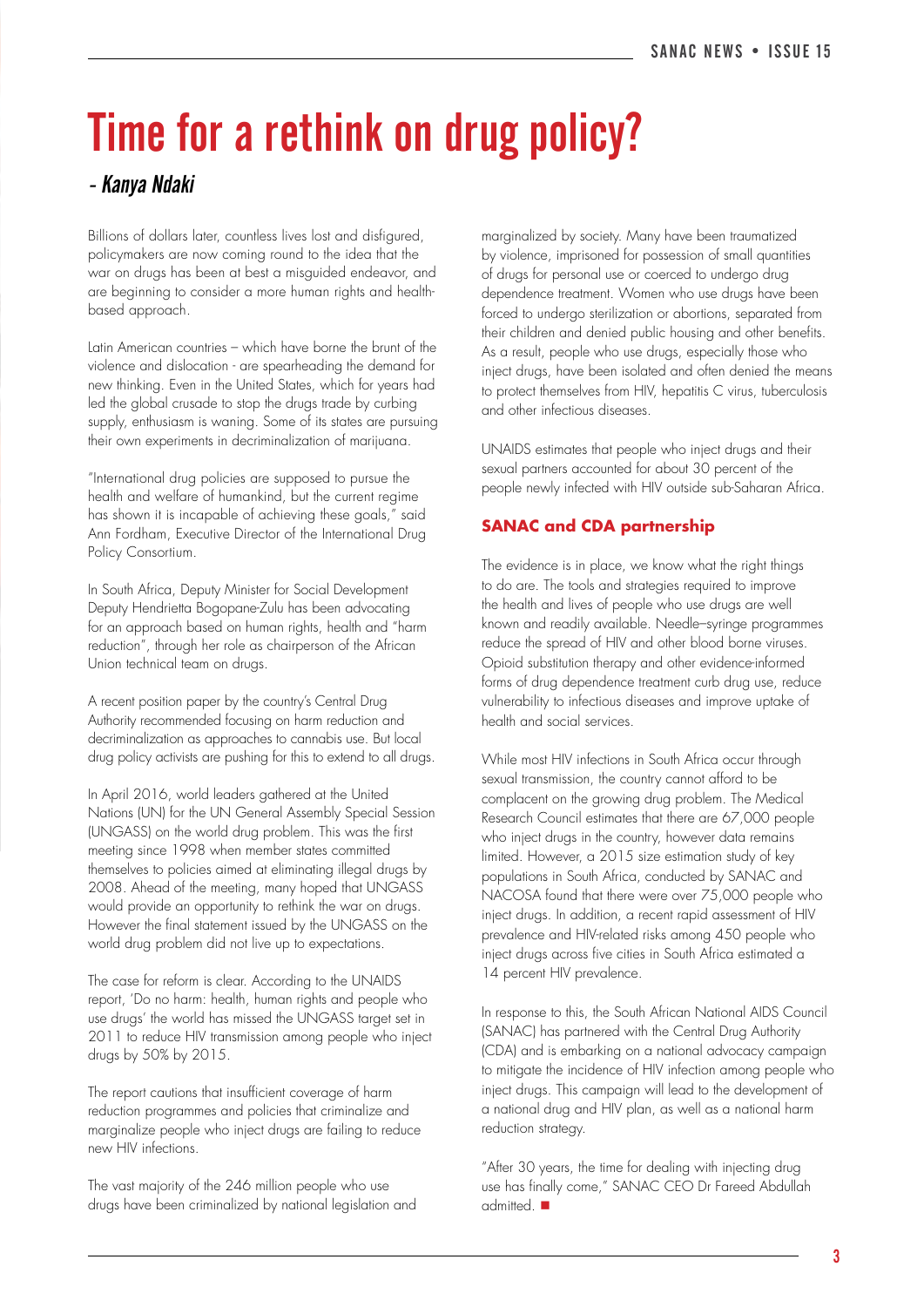#### SANAC NEWS • JULY 2016

Stop HIV

4

"Young people with the support of their parents, caregivers, communities and government, will be at the centre of national efforts to keep girls in school until matric".

Deputy President

fay In  $100$ 

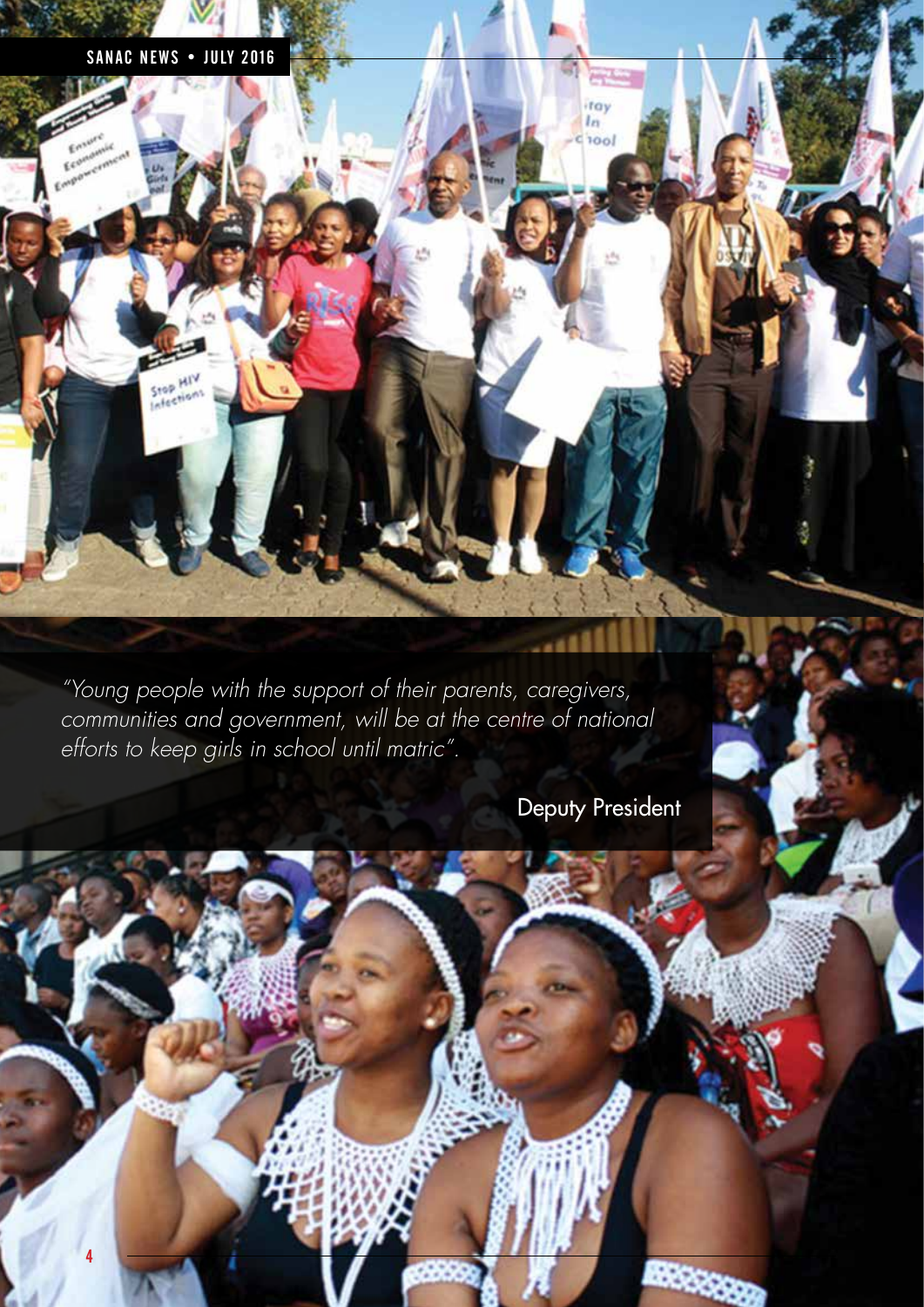### Young women and girls matter!

#### - Relebohile Motana

In his 2016 State of the Nation Address President Jacob Zuma announced that young women and girls will receive HIV Prevention support. Deputy President Cyril Ramaphosa revealed that the support will come through the Young Women and Girls (YWG) Campaign launched by the Deputy President on the 24th June 2016 in KwaZulu-Natal.

The Campaign comes after studies found that 2363 young women are infected with HIV every week. There is a greater emphasis on adolescent and young women in South Africa because, they are 8 times more likely to be infected with HIV than their male peers. This rate is the highest in the world and calls for a robust intervention.

SANAC Executive Manager for NSP Implementation Dr Connie Kganakga: "At SANAC we have identified this phenomenon as the single biggest prevention priority if we want to turn the tide against this epidemic of new infections. Changing this pattern of sexual behaviour will prove to be extremely difficult as it has as much to do with structural factors such as poverty, gender inequality, circular migration, the breakdown of family structure and alcohol and substance abuse as it has to do with sexual behaviour change. We ignore this crisis at our peril!"

The US government made \$68 million available for the Campaign to be implemented in 19 municipalities in Gauteng and KwaZulu-Natal. The decision was strategically made as these are the provinces that have the highest prevalence in the country, according to the 2012 South African National HIV Prevalence, Incidence and Behaviour Survey. Other provinces are not given a blind sight. There are other programmes that are implemented nationwide to address similar issues that the Campaign is looking to address.

The Global Fund committed \$62 million towards reducing new infections amongst young women, while the German government availed  $\epsilon$ 12 million to implement a similar programme targeting young women in Buffalo City Municipality, Eastern Cape.

The South African National AIDS Council together with the South African Government designed the Campaign to target young women and girls aged 15-24 years. The secondary target group are adolescent boys and young women aged 15-35 years. Males aged 15-35 years are targeted because they also contribute to new infections, pregnancies, sexual and gender based violence which further strains the government from managing the HIV epidemic.

#### **The Campaign will be implemented over three years (2016 – 2019) with set objectives:**

- 1. Decrease new HIV infections in girls and young women
- 2. Decrease teen pregnancies
- 3. Keep girls in school until matric
- 4. Decrease sexual and gender based violence
- 5. Increase economic opportunities for young people

The success of the Campaign lies in the Comprehensive Packages of Interventions that will empower young women with knowledge and skills to overcome their challenges. The Comprehensive Packages consists of biomedical, sociobehavioral and structural interventions. These interventions are holistic in the manner that they address young women and girls needs of social, health and economic support.

Youth were part of the development process of the YWG Campaign and will take the lead in implementing it. Youth activist and campaign member Lerato Lagamorulane noted: "We are not the leaders of tomorrow, we are leaders of today, and this is why we are pushing policy leaders to listen to us".

Partners hope that the Campaign will empower young women and girls to take charge of their future through participating in programmes. The partners do acknowledge that youth presence and commitment is not always guaranteed. To overcome this barrier, the National Department of Health are running a competition for youth to name the Campaign. This will instill ownership and drive commitment.

However, the Deputy President emphasised that the success of the Campaign is everyone's responsibility as he said, "Young people with the support of their parents, caregivers, communities and government, will be at the centre of national efforts to keep girls in school until matric".

The Campaign presents the youth and the country an opportunity to escalate the intentions of creating an AIDS free generation. The Comprehensive Packages of interventions will be availed to release possibilities of a better future.  $\blacksquare$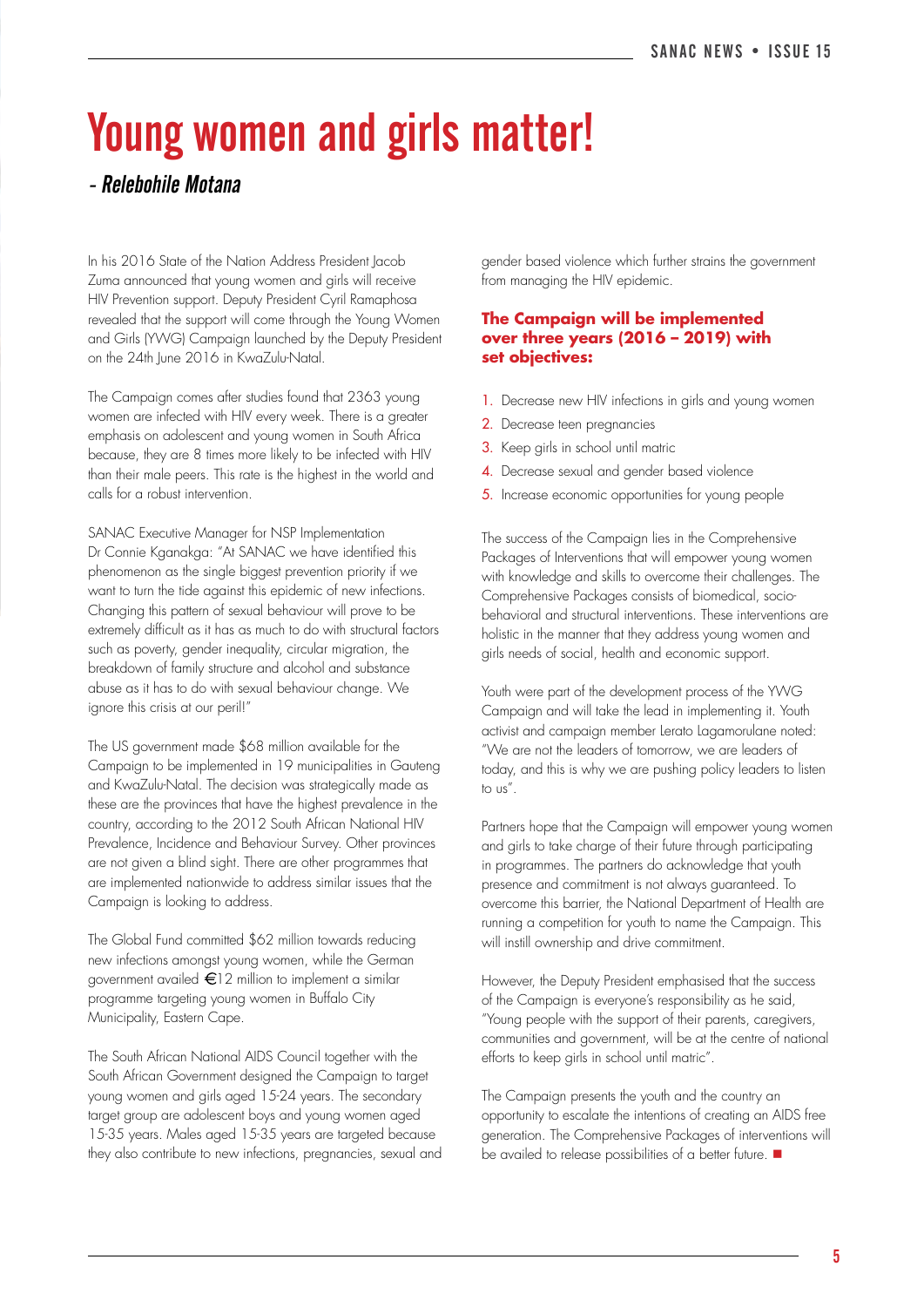"The Global Fund grant will continue to serve as a catalyst for the national TB program by supporting the funding for identified priorities as well as assisting with the costing and future planning of TB services based on the lessons learnt."

LifeLine

MOBIL

Dr. Nevilene Slingers, Executive Manager of Donor Co-ordination at the South African National AIDS Council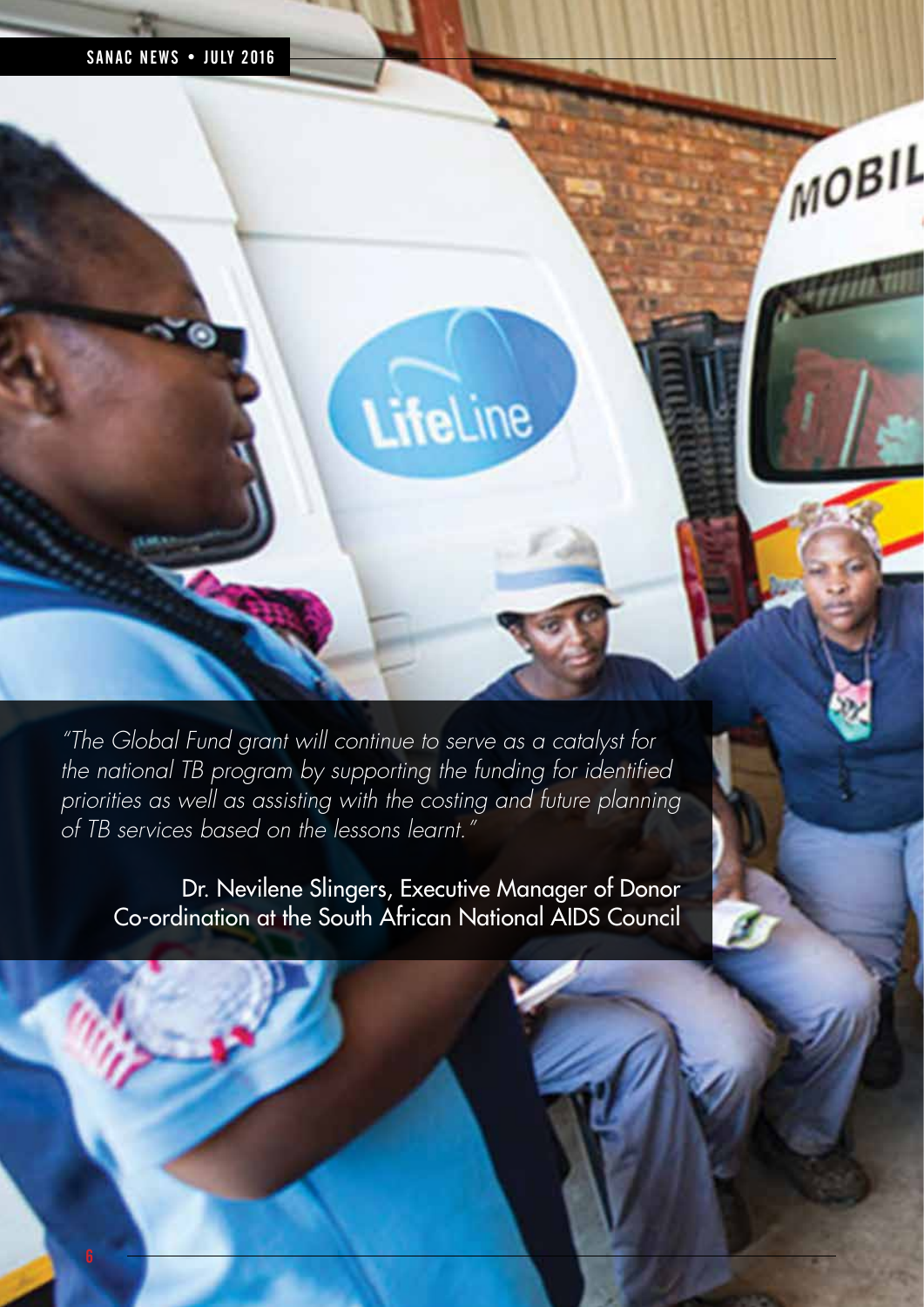### New approach in South Africa's Global Fund grant

- Gemma Oberth

South Africa was awarded \$314.5 million in TB/HIV grants to be implemented by eight principal recipients. The Board approved this amount based on the recommendation of its Grant Approvals Committee (GAC). Of the total amount approved, \$49.8 million was an incentive funding award.

Global Fund investment makes up a small proportion of total TB and HIV spending in South Africa – approximately 5%. The majority of the national response is funded by the government.

The activities under South Africa's new Global Fund grants will focus on key populations and high-impact interventions, including a comprehensive package of integrated services to young women and girls, sex workers, men who have sex with men, transgender people, people who inject drugs, inmates, and people who live in informal settlements and peri-mining communities. In addition, activities will be implemented to address structural and environmental vulnerabilities and barriers to access, including gender-based violence and stigma. Finally, the program will focus on strengthening community and health systems to build capacity among civil society, promote treatment adherence and integrate data management and information systems.

#### **Innovative approaches**

As part of the grant, South Africa will be piloting some new and innovative approaches. Two PRs will be engaging a total of 30,000 young women aged 19-24 in a cash transfers program called "cash plus care." The cash transfers will be conditional rewards-based incentives that serve to stimulate health-seeking behaviour and behaviour change to minimize the risk of HIV infection. The "care" element includes linking eligible young women to the appropriate health services as well as linking the young women and their families to social protection such as government welfare grants, as appropriate. Combining cash transfers with additional care components has been shown to be even more effective at reducing HIV incidence than programs which offer cash alone.

The funding approved for South Africa also includes programs based on innovative finance mechanisms. With catalytic investment from the Global Fund grant, a social impact bond will be introduced for prevention of HIV among sex workers These bonds are contractual agreements whereby results-based donors only pay for delivery of agreed outcomes. This model provides upfront working capital to service providers while promoting accountability.

The aim of the social impact bonds is to leverage additional contributions from domestic and other sources to complement

the government's existing investment in HIV treatment and prevention programs for sex workers and their clients. In March 2016, South Africa launched a groundbreaking new National Sex Worker HIV Plan for 2016–2019. The Plan includes providing immediate antiretroviral treatment to all sex workers with HIV, regardless of CD4 count (sometimes called "test and treat"). In addition, at least 3,000 HIV-negative sex workers will be eligible to begin taking the combination antiretroviral pill Truvada as pre-exposure prophylaxis.

The cash transfer and social impact bond pilots are part of South Africa's incentive funding award. Further scale-up of these activities is contingent upon adequate operations research to establish effectiveness, document lessons learned and evaluate impact of the proposed innovations.

The GAC also welcomed South Africa's plans to expand the multi-drug-resistant tuberculosis (MDR-TB) program through a decentralized model. The grant will support the work of linkage officers who operate at the community level to improve TB surveillance and link MDR-TB patients to care. South Africa will also continue to roll out trainings on nurse-initiated treatment for MDR-TB and ensure that these nurses are supported to be able to provide these services.

According to Dr. Nevilene Slingers, Executive Manager of Donor Co-ordination at the South African National AIDS Council, "the Global Fund grant will continue to serve as a catalyst for the national TB program by supporting the funding for identified priorities as well as assisting with the costing and future planning of TB services based on the lessons learnt."

The eight PRs who will implement the grants are: the National Department of Health; Right to Care; the Networking HIV/ AIDS Community of South Africa; the Soul City Institute for Health and Development Communication; the Western Cape Department of Health; the KwaZulu-Natal Treasury; Kheth'Impilo; and the AIDS Foundation South Africa.

The last three of these PRs are new. The Global Fund country team for South Africa will closely monitor them to ensure that minimum requirements are met before the grant is signed, and that systems are functioning at a satisfactory level before the first disbursement is made. During the first six months of implementation, efforts will be made by all partners – the Global Fund country team, the local fund agent and the CCM secretariat – to ensure that these new PRs are supported to implement as quickly and effectively as possible.

An edited version of this story was first published on **www.aidspan.org** n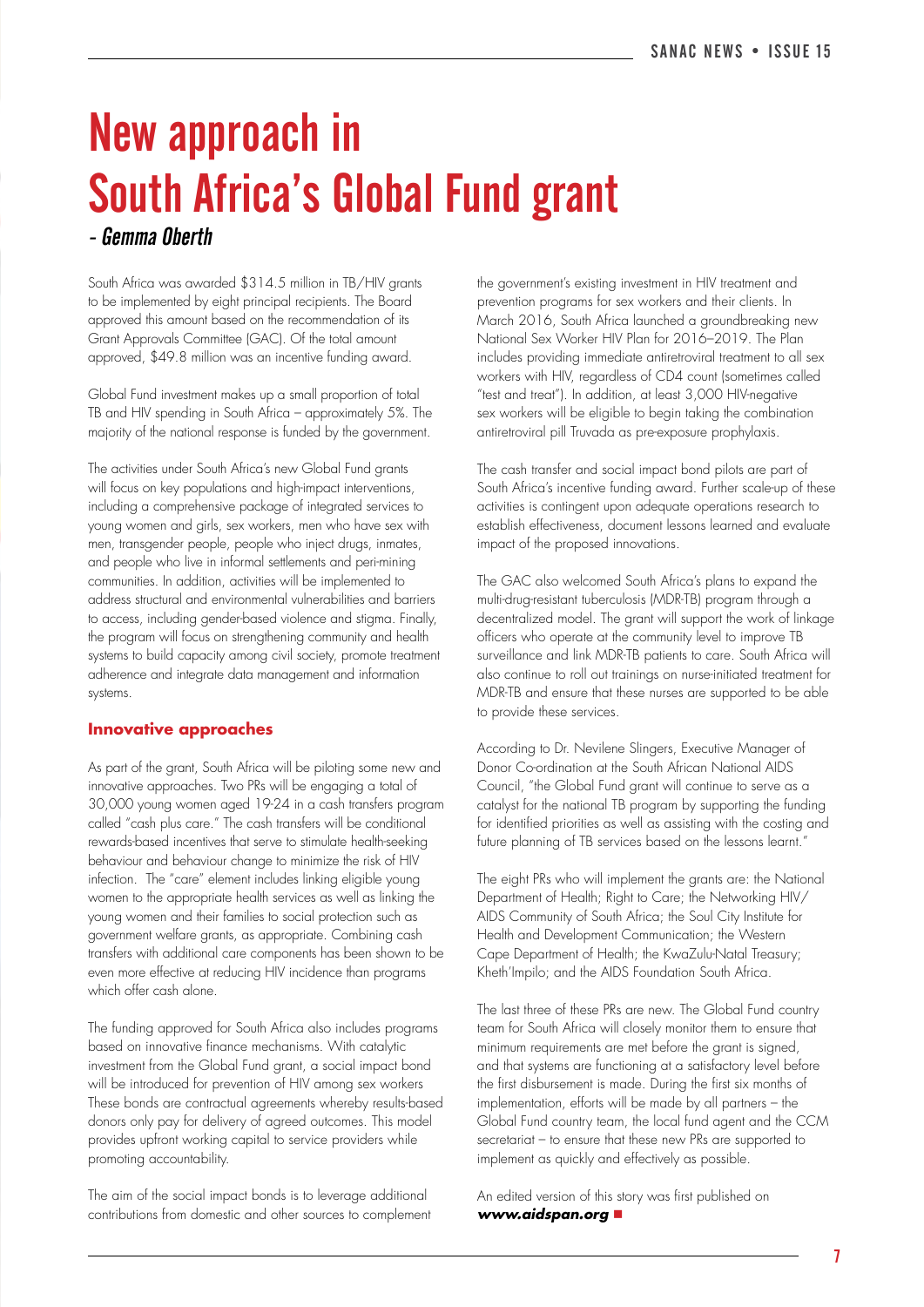### Is the UN High Level Meeting on HIV still relevant?

- Kanya Ndaki and Fareed Abdullah

The UN High-Level Meeting (HLM) on AIDS in New York is always one of the biggest events on the HIV/AIDS calendar. At the meeting, a political declaration that will guide the global response to HIV/AIDS is released, but opinion is divided on the impact of such declarations.

SANAC News interviewed SANAC CEO Dr. Fareed Abdullah, SANAC Co-Chair Steve Letsike and Deputy Chair of the Civil Society Forum Prudence Mabele for their take on the impact of the UN High Level Meeting on AIDS. Abdullah, Letsike and Mabele were part of the South Africa delegation, led by the Minister of Health Dr. Aaron Motsoaledi that participated in this year's meeting. The delegation also included Dr. Nono Simelela, Advisor to the Deputy President, and Director General Dr. Precious Matsoso.

#### **Do we still need a meeting on this scale?**

It's easy to be cynical about the value of such high-profile gatherings, which seem far removed from the coalface of the AIDS epidemic, but it was after a similar meeting 15 years ago - the landmark 2001 UN General Assembly Special Session on AIDS - that countries began to take HIV/ AIDS more seriously. Had it not occurred, it remains doubtful whether a lot of heads of state would have moved on AIDS. This was also where the idea to set up a Global Fund to finance the HIV response was discussed.

The 2001 HLM occurred in the afterglow of the Durban 2000 AIDS Conference and set the AIDS response on a level of ambition never seen before. It also fed into the Millennium Development Goals (MDG) set the year before by the UN with MDGs 4, 5 and 6 directly linked to AIDS.

At the 2006 UN High-Level Meeting on AIDS, world leaders committed to providing universal access to treatment, prevention, care and support by 2010 and agreed to set national targets. By the end of 2010, very few countries had achieved these ambitious goals. The tide turned however, when the target to treat 15 million people by 2015 - set by the 2011 UN High Level Meeting – was met 8 months ahead of schedule.

The Political Declaration at the HLM in 2016 committed all countries to ending AIDS by 2030 and made a clarion call

to reach the 90-90-90 targets by the year 2020 especially in cities where the response should be fast tracked.

According to Dr. Fareed Abdullah the 2016 HLM was a more sedate affair and the global message was mixed. On the one hand, it claimed that AIDS was unfinished business and yet on the other the world was congratulating itself that great progress has been made especially with treatment and the prevention of mother to child transmission (PMTCT) with 4 countries announcing that they had eliminated mother to child transmission.

Activists such as Prudence Mabele argue that a large highlevel meeting is vital at such a crucial point in the global HIV response. "We need to bring HIV and AIDS back on to the global agenda, and we need to keep fighting to make sure the voices of those we represent, are heard at such meetings."

Steve Letsike believes that the HLM is "still a very relevant political space" that brings civil society and member states together. "The tricky part is what goes into the report, how much influence the meeting still wields and how best civil society can feed into the consultations."

#### **What was on the agenda?**

The goals and targets agreed by member states in 2011 expired at the end of 2015 so the 2016 High-Level Meeting had to come up with a bold new strategy to overcome the remaining challenges and sustain the global AIDS response.

Among many of the civil society representatives who participated in and spoke at the meeting, Loyce Maturu, a young woman living with HIV from Zimbabwe, shared her inspiring story during the opening plenary about growing up living with HIV. "I want young people living with HIV to be able to realize their dreams and hopes for the future," she said.

Ndaba Mandela, a grandson of Nelson Mandela, spoke passionately about his own family's experience of HIV and urged everyone present to stand together to end AIDS by 2030. "I'm here to ask you to continue the legacy of my grandfather, Nelson Mandela: a legacy of unity and leadership."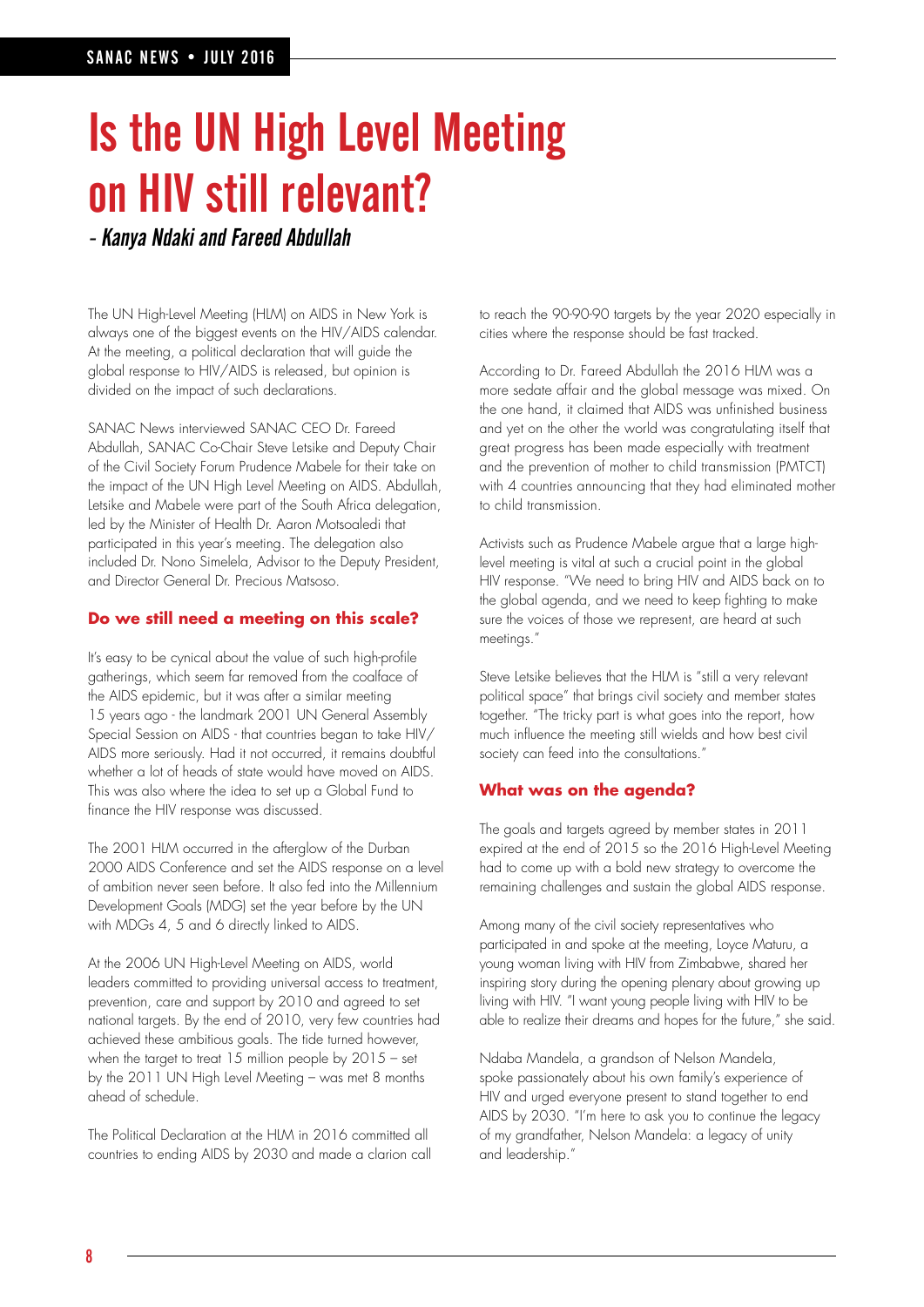

#### In addition to the plenary sessions around 600 participants, including 10 Heads of State and Government and more than 60 ministers, people living with HIV, representatives of civil society, representatives of international organizations and the private sector, scientists and researchers took part in five official panels and more than 30 side events to translate the new Political Declaration into action and results.

The final declaration to end the AIDS epidemic by 2030 includes a set of specific, time-bound targets and actions that must be achieved by 2020 if the world is to get on the Fast-Track and end the AIDS epidemic by 2030 within the framework of the Sustainable Development Goals.

The extent to which key populations - sex workers, men who have sex with men (MSM), injecting drug users - are mentioned in these declarations has long been a bone of contention, particularly in more conservative countries. The 2016 declaration was no different, and civil society organisations were particularly disappointed by the final declaration, Mabele acknowledged.

2016 HIGH-LEVEL MEE

ON ENDING AIDS

The 2016 declaration was weaker than its 2011 version when it came to key populations and sexual and reproductive health rights. This is unfortunate as the role of these populations in a time when the global epidemic is contracting is even more important than before. The Declaration was almost silent on the need for increasing investments in the AIDS response, especially over the next five years, if we are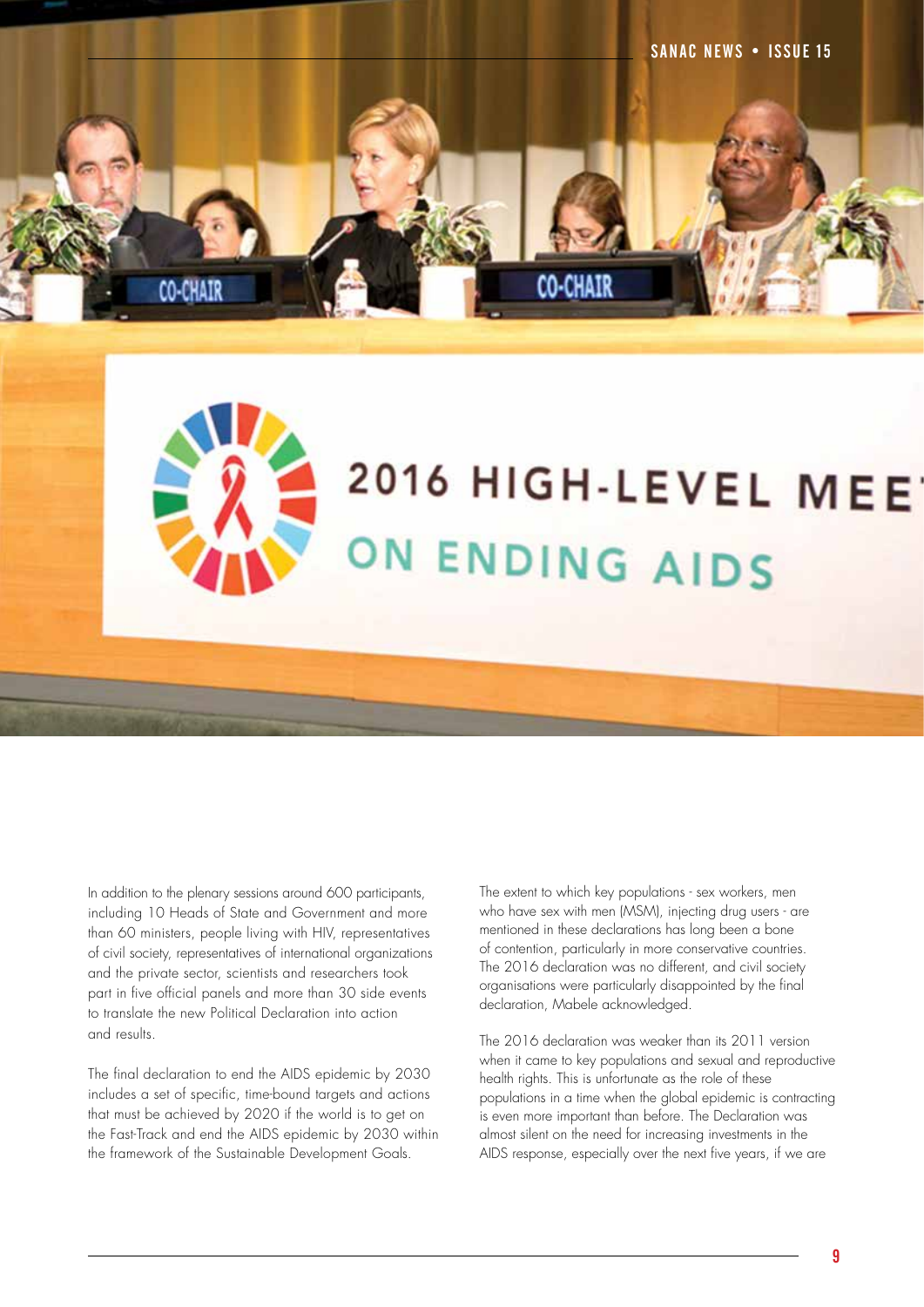to fast track the response to bring epidemic control by 2030. "This meeting didn't ignite the energy of people, like previous High-Level Meetings. The 2011 Declaration was much stronger and bolder than the current one," Letsike commented.

#### **Promises, promises?**

10

The theory of the approach contained in the 2016 declaration rests on the idea that frontloading investments in the AIDS response is the key to achieving the medium term impact of epidemic control by 2030. Yet the message was not called out explicitly and no specific calls were made on governments to increase their investments in the short term nor were there calls for increased donor funding in ways that we have seen at previous HLM meetings, Abdullah noted.

The only explicit call was for donor governments to ensure a successful replenishment of the Global Fund. More, much more will be needed as stated by Jeffrey Sachs, in what was considered the most flamboyant and entertaining speech at the HLM, when he called for an additional US\$10 billion per year and convincingly argued that this was a drop in the ocean for the advanced economies. 'Ending AIDS by 2030 is simply a question of money; and no one can convince me that the world cannot afford to fund it,' claimed the world's most foremost economist.

The true test of whether the 2016 meeting will be of any value to global AIDS efforts will be in the outcomes. When the promises have been made and the hoopla has come to an end, will governments deliver?



2016 HIGH-LEVEL MEETING ON ENDING AIDS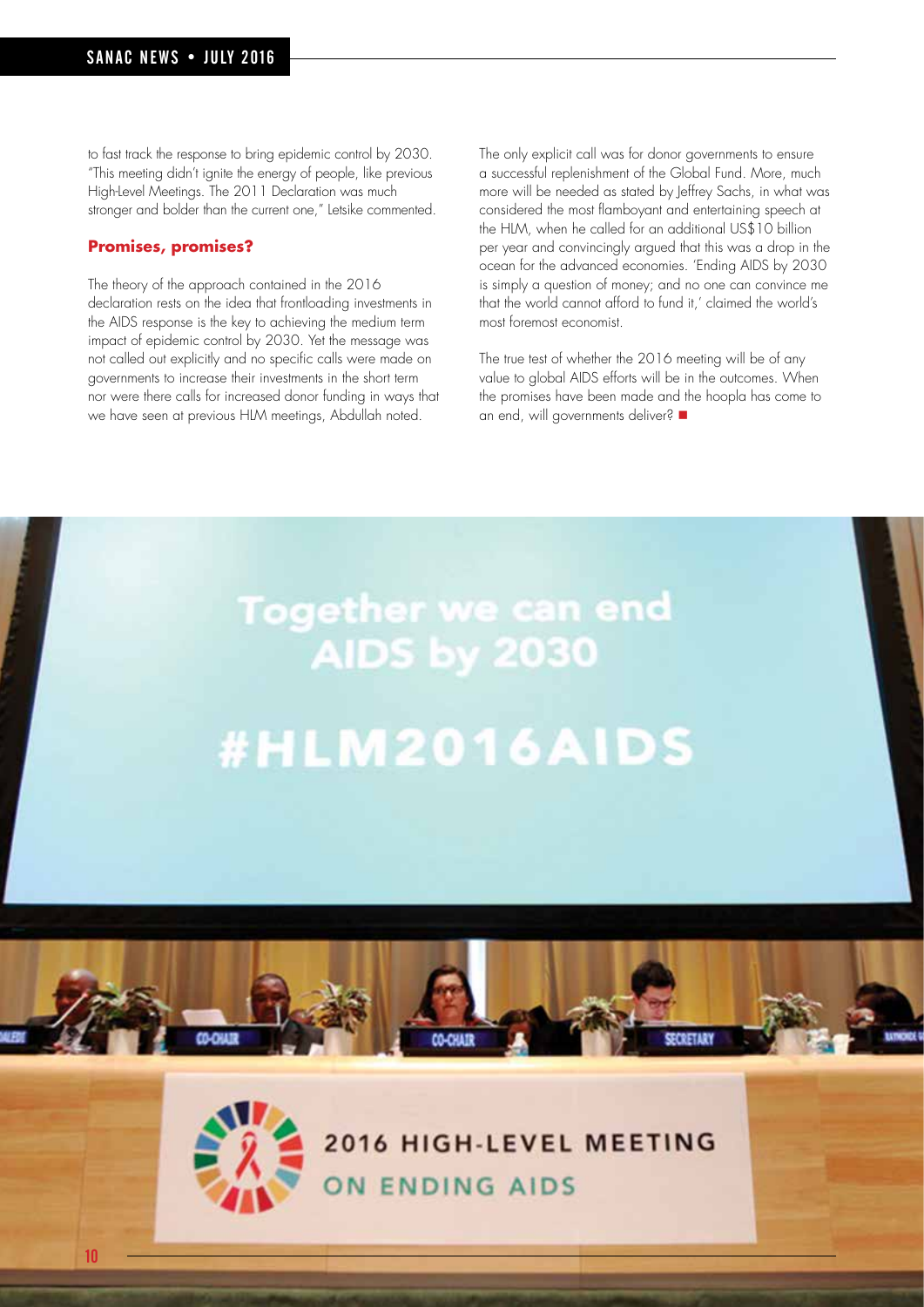### National Strategic Plan  $(2012 - 2016)$  – Where are we now?

South Africa's National Strategic Plan (NSP) 2012-2016, is the third plan outlining how the country will respond to the epidemics of HIV, sexually transmitted infections (STIs) and tuberculosis (TB) over a five-year period. The responsibility to monitor the implementation of the NSP lies with the SANAC Secretariat.

The NSP guides and informs the development of national, provincial, district and community-level implementation and is also used by the South African National AIDS Council as a framework for coordinating and monitoring implementation by sectors, provinces, districts and municipalities. The NSP guides South Africa's response and progress, allowing all partners to coordinate their efforts among themselves and with the South African Government.

SANAC recently released a progress report on the NSP, here are some highlights of the report, as described in the five main goals of the NSP.

#### **Goal 1**

#### **Reducing new HIV infections by at least 50 percent using combination prevention approaches.**



**On track to target? Sexual Transmission (15-49 years) has declined but the target has not been achieved. PMTCT (at 6 weeks) target reached. This is a major achievement.**

#### **HIV incidence**

There are various measures of HIV incidence in South Africa including estimates made by the Human Sciences Research Council (HSRC), the UNAIDS Spectrum Model and the THEMBISA model. HIV incidence for all ages using the Spectrum Model is estimated to have been 500 000 in 2004; 430 000 in 2009, and 330 000 in 2014. For persons 15 years and older, incidence is estimated to have been 330 000 in 2014, indicating a decrease of 17.5% from 410 000 in 2011. The model also indicates that 6.8 million South Africans were living with HIV in 2014.13 The HSRC study found HIV incidence in 2012 to be 0.71 for males aged two years and older, and 1.46 for females in the same age range. The highest HIV incidence overall was found for females aged 15-24 at 2.54. Currently, South Africa's new HIV infections are more than a quarter of the world's new HIV infections. As such, efforts to address the persistent sexual transmission of HIV need to be intensified through evidence-based combination prevention interventions.

#### **HIV Prevalence**

HIV prevalence among girls and young women aged 15-24 in national surveys has consistently been found to be many times higher in comparison to boys and young men in the same age group, contributing over 30 percent towards new infections. In 2012, for example, HIV prevalence among males was 2.9 percent and nearly four times higher among females at 11.4 percent. According to the 2013 National Antenatal Sentinel HIV Prevalence Survey, the overall HIV prevalence amongst pregnant women who presented for their first antenatal care visit at public health facilities was 29.7 percent in 2013, an increase of 0.2 percent from 29.5 percent reported in 2012. Mother to Child Transmission (MTCT) has markedly improved over the recent period, with the NSP 2012-2016 target for vertical transmission at six weeks already reached. There has been a marked decline from >3.5% in 2010 to the targeted <2% being achieved by end of 2014.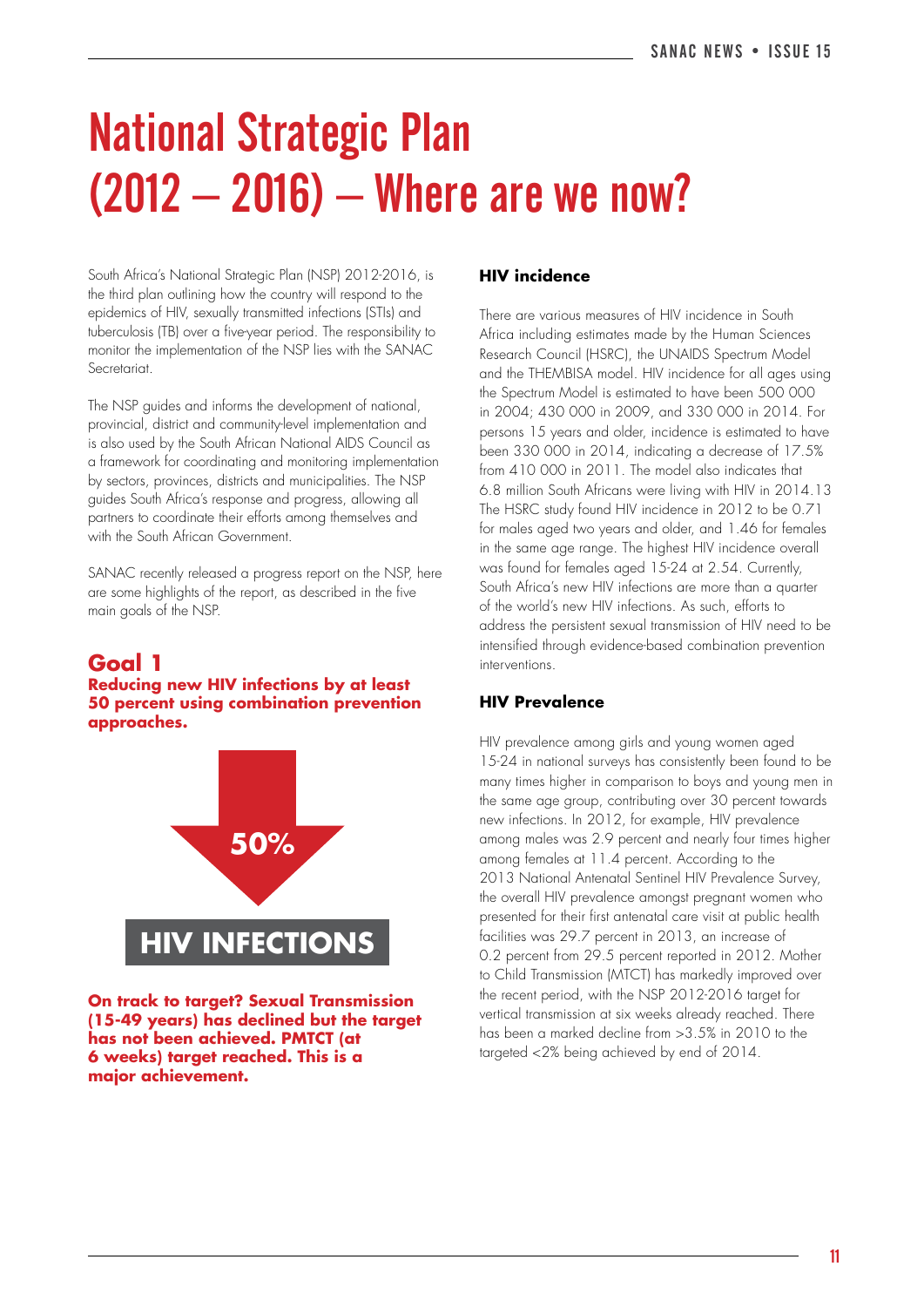#### **Goal 2**

**Initiating at least 80 percent of eligible patients on ART, with 70 percent alive and on treatment five years after initiation.**



#### **On track to target? ART Initiation target has been reached. This is a major achievement. However, survival on treatment is low, therefore second part of the target not reached (difficult to estimate due to lack of unique identifier).**

- By the end of 2014/2015, South Africa had 3 078 57018 persons living with HIV (PLHIV) on ART.
- The rate of loss to follow up was 27% at 12 months on ART and the viral load done among active patients on ART was 59.6% in 2014.
- It is estimated that life expectancy improved from 42.6 years in 2004 to 52.5 years in 2013. The number of PLHIV receiving ART in South Africa rose from 616 337 in 2009 to 3 078 570 in 2014.

South Africa has one of the largest HIV-treatment programmes' globally, and this is commensurate with the high burden of HIV and AIDS in the country. Over the past five years – 2010-2014, the annual target of initiating 500 000 PLHIV on ART has consistently been exceeded. South Africa has also contributed about 20% towards the global target of PLHIV on ART. In 2014, AIDS related deaths were estimated at 140 000 for all ages, with 130 000 (93%) being among PLHIV aged 15 years and older.19 There has been a progressive drop in the AIDS deaths for all ages, and this is attributable to increased access to ART. AIDS deaths have declined from 320 000 in 2010 to 140 000 in 2014.

#### **Goal 3**

**Reducing the number of new TB infections and deaths from TB by 50 percent.**



#### **On track to target? New TB infections and TB death rates beginning to decline but targets not reached.**

- In 2014/15, there were an estimated 270 000 new TB infections that occurred among PLHIV out of a total of 450 000 new TB infections. This translates into an overall incidence of 834 cases per 100 000 in 2014.
- A total of 318 193 TB cases were notified in 2014. The number of multidrug resistant (MDR) TB cases have doubled from 7 350 cases in 2007 to 14 161 in 2012.
- TB is the principal cause of death for PLHIV in South Africa, with an estimated 72 000 TB-related deaths occurring among PLHIV in 2013.
- The TB case fatality rate was 8.4% in 2013.26 South Africa has over 300 GeneXpert machines deployed countrywide and over 2.1 million GeneXpert tests have been conducted, considerably exceeding the 2013/14 target of 800 000.

Globally, South Africa had the third highest TB burden after China and India for the period 2009-2012. After the TB programme data review in 2013, the country ranked six after India, China, Nigeria, Pakistan and Indonesia. South Africa's TB epidemic is linked to HIV prevalence, with a co-infection rate of more than 60%. There has, however, been a gradual decline in TB incidence from 2008 to 2013. Treatment outcomes for new smear-positive pulmonary TB (PTB) are encouraging, with the cure rate improving from 57.6% in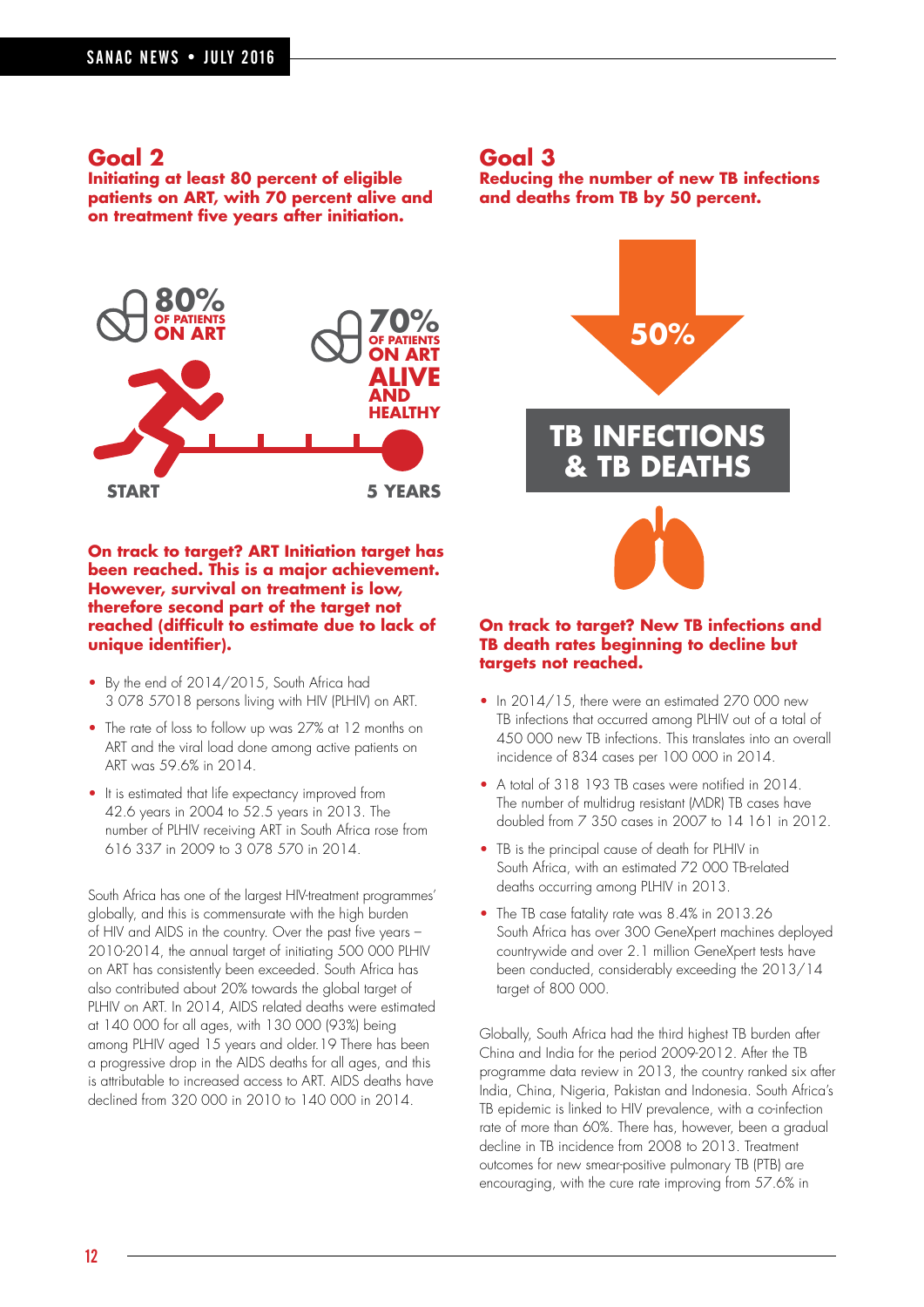2005 to 75.8% in 2012.The treatment success rate for all TB forms has also increased from 60.9% in 2004 to 76.1% in 2012.

In general, the TB mortality rate has varied over time. However, TB mortality (excluding HIV+ TB) appears to have stabilised over the recent period (2010-2013).

#### **Goal 4**

**Ensuring an enabling and accessible legal framework that protects and promotes human rights in order to support implementation of the NSP.**



#### **On track to target? Good progress made towards target.**

According to the 2013 HIV and TB review, South Africa's interventions and policies respect human rights in their conceptualization and implementation. It was found that HIV Counselling and Testing (HCT) was taking place with informed consent, PLHIV eligible for ART were referred appropriately, patients with drug-resistant TB were managed as per guidelines, women were not denied their sexual and reproductive health, and rape survivors were provided with appropriate Post-Exposure Prophylaxis (PEP) services.

Health care guidelines and policies follow a rights-based approach, and there are examples of provision for rights-based responses such as prevention of stigma and discrimination campaigns, provision of human rights training and improving enforcement of rights in programmatic responses for vulnerable and key populations. There is also a strong commitment to addressing Gender-Based Violence (GBV) and ensuring women and girls have access to health and legal services following sexual violence.

#### **Goal 5 Reducing self-reported stigma and discrimination related to HIV and TB by 50 percent.**



#### **On track to target? Good progress made towards target though unanticipated high internalised (self) stigma was discovered in the survey.**

National population-based surveys have shown low levels of stigma-related attitudes among the general population. For example, the National Communication Survey found that 87% of respondents would remain friends with a person who was known to be HIV positive, while 16% said they would be embarrassed being seen with a person known to have HIV. The perspectives of PLHIV were explored through a national Stigma Index Survey carried out in 2014 which found that 36% of PLHIV had experienced some form of external stigma and discrimination and 43% some form of internal stigma respectively. Experiences of most formats of external stigma were low.

South Africa has achieved a great deal during the course of this NSP. The country has reduced mother to child transmission of HIV to very low levels, at least during pregnancy and delivery. Millions of lives have been saved as a result of the widespread expansion of the ART programme, with over 3 million people now on treatment. Some of the country's TB indicators are improving, with treatment success among new TB cases getting close to the international benchmark of 85%.

Despite these successes, significant challenges remain. HIV incidence remains stubbornly high, especially among young women. While there is a renewed focus on key populations, coverage of these populations with HIV programmes remains too low. Retention of people in the ART programme remains below target, and too many people are being lost to follow up. In terms of the TB programme, ensuring TB completion remains a priority, especially given the country's burden of MDR and XDR TB. More should be done to diagnose and treat TB in children.

South Africa could also be doing more to have good, reliable data to inform programme planning and implementation. M&E and surveillance need to be given greater priority, based on up to date indicators and targets. Resource mobilisation efforts will need to be increased to find the additional funding needed to scale up treatment and to address prevention efforts as described by the Investment Case.  $\blacksquare$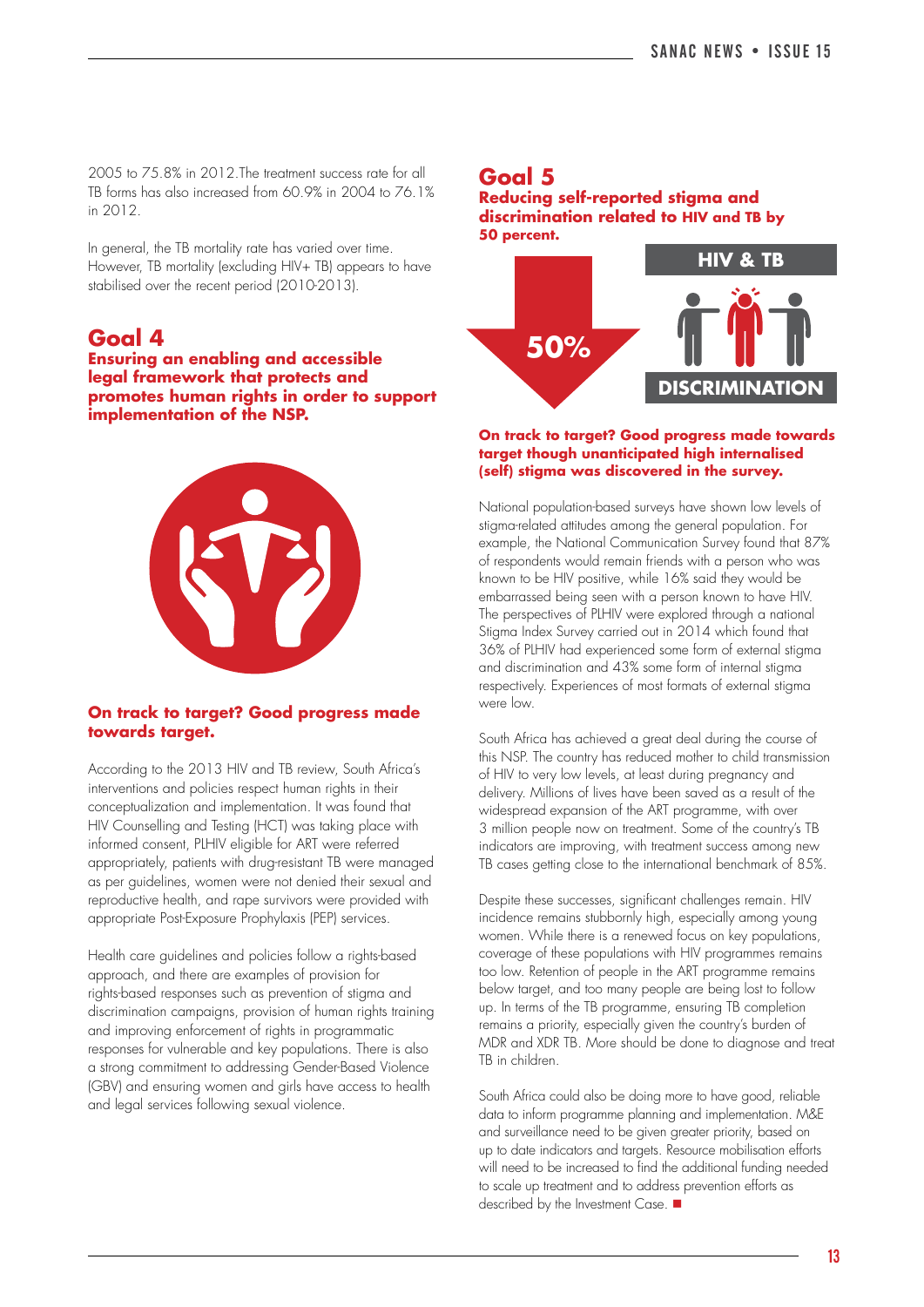### Have you been treated unfairly because of your HIV or TB status?

People living with HIV and TB often suffer discrimination and are stigmatised based on their HIV or TB status.

**Such discrimination occurs in their places of employment, health care facilities and even by family members.**

**When such an incident occurs most people are unable to understand their rights or cannot afford legal services. The HIV and TB legal clinic provides help by paralegals and lawyers at no cost to persons discriminated on the basis of their HIV/AIDS or TB status.**

**We share some stories of clients we assisted in the past after they suffered discrimination and have sought legal assistance...**

### Stories of Discrimination

#### **Ms MM vs X Catering Company**

Ms MM was employed at a catering company situated in Sharpsville as a food server during October 2014. At the time of her employment she was on ARV treatment. She was subsequently diagnosed with Tuberculosis ("TB") and she was put on medication. She informed her supervisor that she was on TB treatment and that there would be days when she would need to go to the clinic to collect her medication. Her supervisor then instructed her to go home and she would call her to tell her when to come back to work. This happened during the first week of March 2015. She did not receive any call even after she inquired she was told to stay home. In April 2015, she was called and told that her contract had been terminated. When she asked for the reason for the termination of her contract her employer gave her the following response "You see this thing, your problem/ TB, is going to affect people, that's why you can't continue working". Ms MM referred a claim of unfair dismissal to the CCMA. Ms MM mentioned that she believes that she would not have been dismissed and/or discriminated against had she not disclosed her medical condition to her employer.

#### **Ms AU v Mr HB**

A young woman was being harassed by her ex-boyfriend because of her HIV status. During the time they were romantically involved, they both decided to separately undertake an HIV test at a clinic where he worked as a security guard. When they received the results, he tested negative for HIV and shared his results with her. She tested positive for HIV and decided not to disclose her status choosing to end their relationship. She claimed that her ex-boyfriend became suspicious and accessed her medical file without her consent. Hereafter, he began to harass her. After seeking legal assistance the ex-boyfriend was reported to the employer based on his conduct in obtaining her girlfriend's medical results. The girlfriend was also assisted with obtaining a protection order to halt the harassment. She successfully obtained a protection order at the Magistrate's Court and her ex-boyfriend was suspended from the Hospital following an internal hearing.

### RISTIAMO **ZERODISCRIMINATION**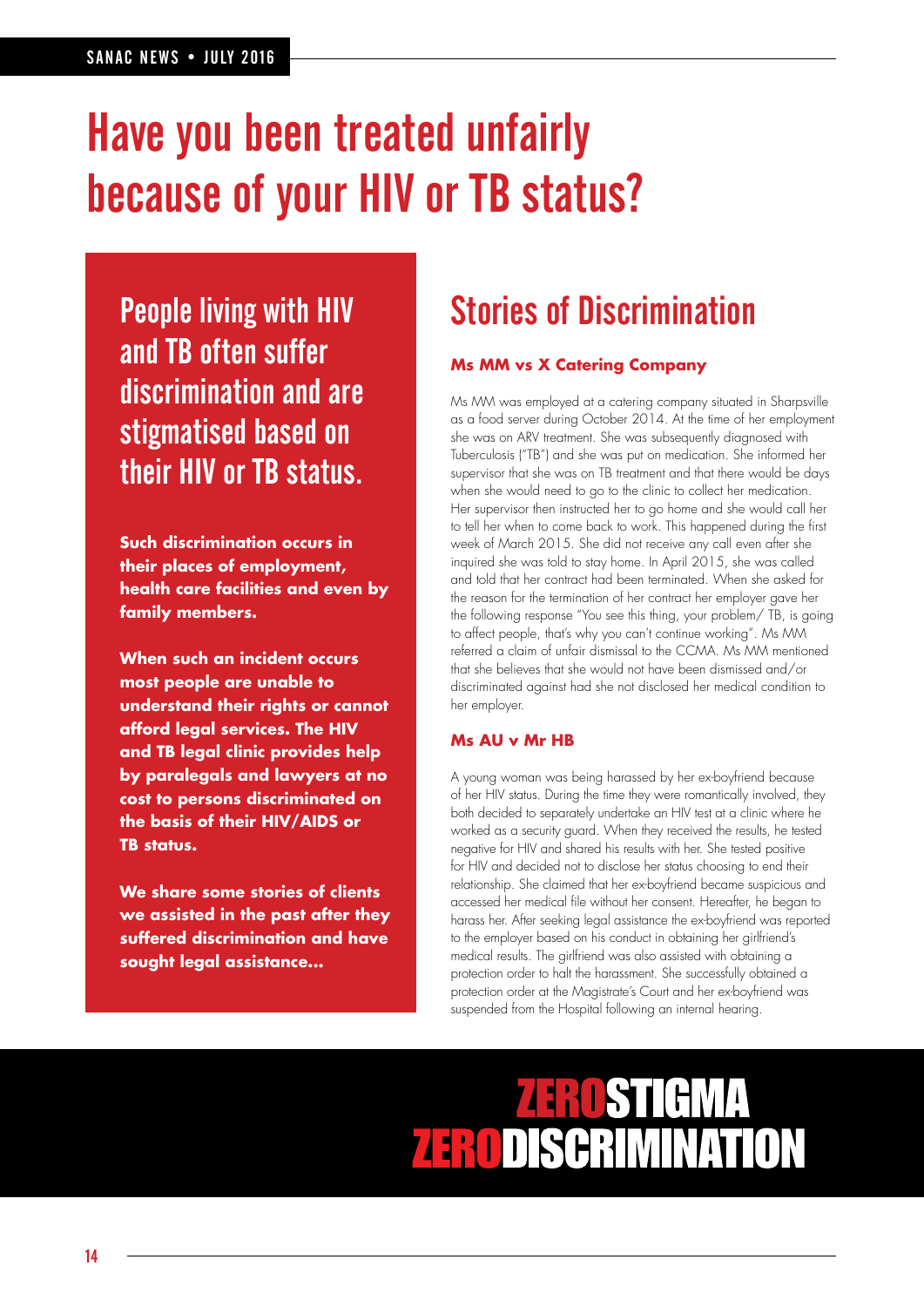#### **Ms A and another vs SANDF**

In July 2013, SECTION27 represented two former employees of the South African National Defence Forces (SANDF) who were unfairly dismissed solely on the basis of their HIV status in 2013. The two HIV positive applicants appeared in court to challenge the SANDF act of discrimination based on their HIV status. They were calling for the SANDF to abide by their HIV policies that do not unfairly discriminate, and to also comply with a previous court order which found such conduct to be unconstitutional. The SANDF's conduct towards HIV positive individuals is discriminatory in their refusal to offer them a contract without taking into account individuals' state of health or their competency to perform their jobs. The judgment was handed down on 26 September 2014 at the North Gauteng High Court. It was a resounding victory for the two former SANDF employees. The court made a powerful statement reasserting that people living with HIV have rights in every sphere of life and work including in the military. The court denounced the SANDF for its violation of a 2008 court order reached with SECTION27's predecessor the AIDS Law Project, which asserted this right, but was ignored by the SANDF. The court also denounced the SANDF for infringing our clients' right to dignity and ordered their immediate reinstatement and awarding of employment contracts.

#### **Ms AT vs Mr L**

A 34-year-old mother of three was employed as a domestic worker in 2015. She worked everyday from 7am to 9:30pm and was paid R2000 a month for her services. In October 2015 she fell ill and started coughing whilst she was at work. Her employer immediately instructed his driver to take her to his private doctor to get treatment for the cough. When she arrived at the doctor, the driver registered her for an appointment. Around 1pm, she was called into the consulting room. When she entered the room the doctor immediately said to her "your boss has asked me to check you for all the diseases that you have including HIV & AIDS". She refused to take the battery of tests including an HIV test. The doctor told her to take a few minutes to re-think her decision. She left the room and immediately called her employer to find out why she had to take the tests because she had not been informed before leaving her place of employment. She could not get hold of her. After five minutes she decided there was nothing she could do because she feared loosing her job, so she agreed to take the tests. The doctor took out a form and asked her to sign it because her employer was paying for the medical examination. The doctor conducted the tests which included an eye check and blood tests. No examination was done relating to Ms AT's cough. After 30 minutes the doctor called her back into the consultation room and asked her how she would feel if she tested positive for HIV and then showed her the test results. She was given a letter to take to the clinic and left the office. The doctor followed behind her and went to the reception and handed a brown envelope to the receptionist before he made a phone call. The driver arrived to collect her and the receptionist handed the brown envelope to the driver. When she left the doctor, she was taken to her employer's place of work. On arrival, she was met by the senior manager whom the driver handed the brown envelope. She was then told to go to her employer's house and pack all her belongings and leave. After she left, she received a call from a colleague who told her that her employer had disclosed her status to the other employees. She approached the CCMA and lodged a complaint of unfair dismissal on the basis of her HIV status. The outcome was positive and the matter was settled in her favour.

#### **Ms HM vs T & T Attorneys**

Ms HM was employed as a filing clerk at a law firm in 2003. In 2015 she was diagnosed with multi-drug resistant TB and she was booked off from work for a period of 6 months in order for her to undergo treatment. After 6months she was declared medically fit to go back to work. When she returned to work her employer informed her that she could not return to work until she had undergone an incapacity inquiry and she was given a date to attend the inquiry, despite the fact that she had given him a medical note from the doctor. At this inquiry Ms HM produced a more detailed letter from the doctor explaining what treatment she had undergone and that she was fit to resume employment. Attached to this letter were lab results confirming that Ms HM was TB negative. The employer informed Ms HM that he would like to test her through his doctor to confirm that she was no longer TB infectious. Due to the fact that Ms HM did not want to lose her job she agreed to undergo the test. The employer advised her to return home and she would be given details of the when and where the test would take place. After a month of being at home Ms HM contacted Legal Aid SA since she was not sure whether the test was going to be scheduled and whether she was still employed. Legal Aid SA referred Ms HM to attorneys to assist her with her matter. Subsequent to a lengthy engagement with Ms HM's employer he advised that the company was restructuring and that Ms HM would be retrenched. The employer eventually scheduled the test but required that Ms HM undergo a full medical test including blood tests when Ms HM clarified that she was only consenting to a sputum culture test and not blood tests the employer cancelled the scheduled test and informed Ms HM that she was dismissed for operational reasons with immediate effect. Ms HM referred the matter to the CCMA and the matter is now at the Labour Court.  $\blacksquare$ 

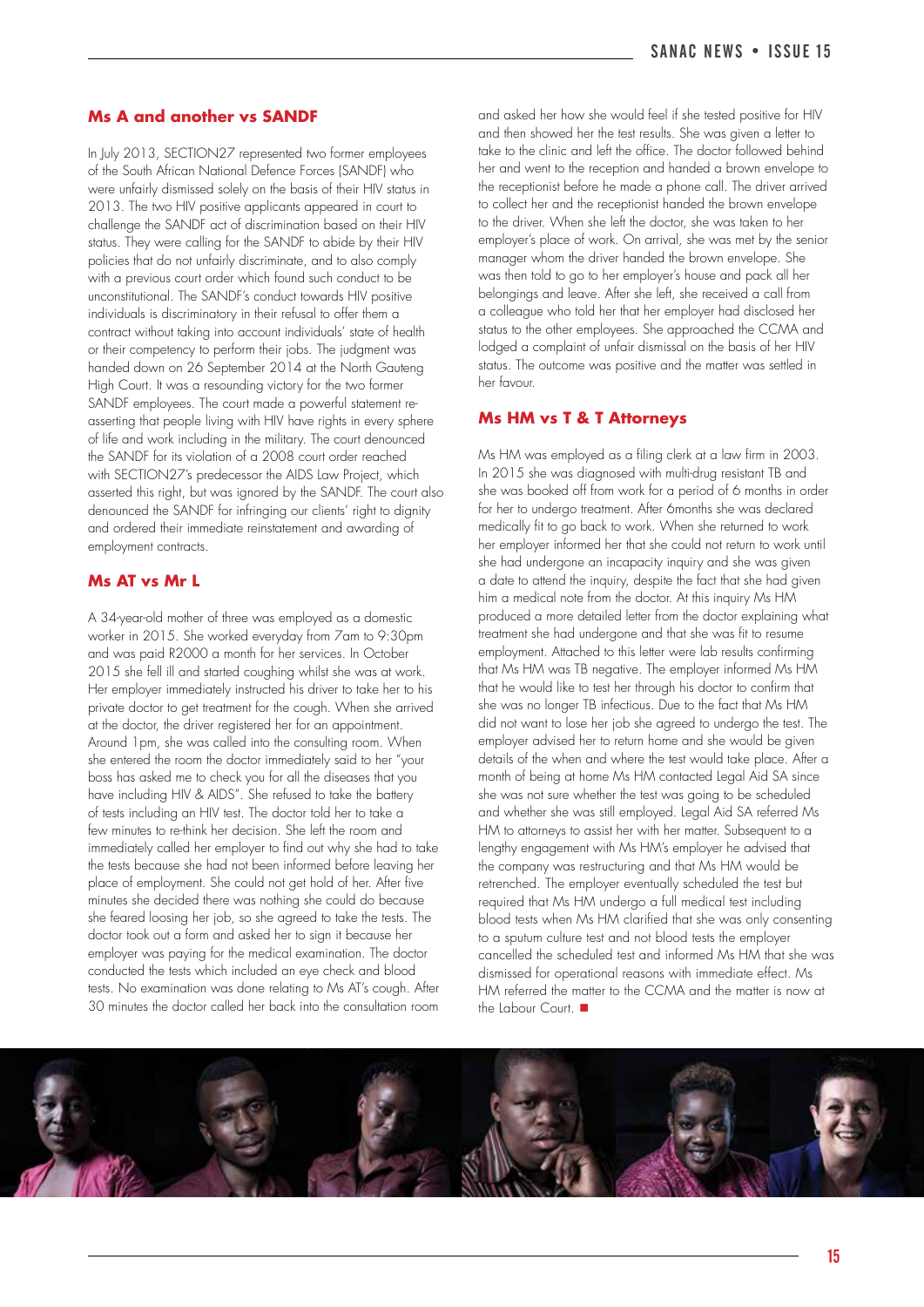### South Africa's National HIV Counselling and Testing (HCT) campaign – a success story

**SANAC will be launching a booklet reflecting on the country's successful 2010 HIV Counselling and Testing campaign, at the International AIDS Conference. Here is an excerpt of the booklet, titled "15 million and more – Reflecting on the successes of the massive HIV Counselling and Testing Campaign in South Africa"**

#### **An overview of the campaign**

South Africa's national HCT Campaign, the largest and most ambitious ever to have been conducted in any country, was launched under the 2009 World AIDS Day theme: "I am responsible, we are responsible, South Africa is taking responsibility".

This joint campaign, led by the South African National AIDS Council (SANAC) and the National Department of Health (DOH), urged people to take the HIV test and determine their status, and to consent to receive treatment, if necessary. As such, it aimed to realise the treatment and prevention goals of the National Strategic Plan of 2007-2011.

This response to HIV had a transformative impact on the country through its mass mobilisation of the public, private and civil society sectors, which united to spread the message about HIV awareness and health-changing behaviour and to provide more accessible HIV-related services.

The campaign set out to test 15 million sexually active people, aged 15 years and older, in all of the country's nine provinces.

<sup>15</sup> million was basically 50 percent of the population in each province, which we then broke down by districts<br>so that you could see that it was achievable; because it seemed like a very big number at first. And the provi so that you could see that it was achievable; because it seemed like a very big number at first. And the provinces loved seeing how they could contribute to that big number.

#### **Dr Miriam Chipimo, Senior Programme and Policy Advisor for UNAIDS at the time of the campaign.**

HIV tests were offered free of charge at all public health facilities and some private sector facilities, such as pharmacies which partnered with the government on the campaign. Reports from SANAC reflect that just under 14 million tests were conducted in the first 15 months of the campaign. This was a considerably more than the previous rate of between one and two million tests per year conducted prior to the campaign. When the first phase of the campaign came to an end, some 20 million tests had been conducted.

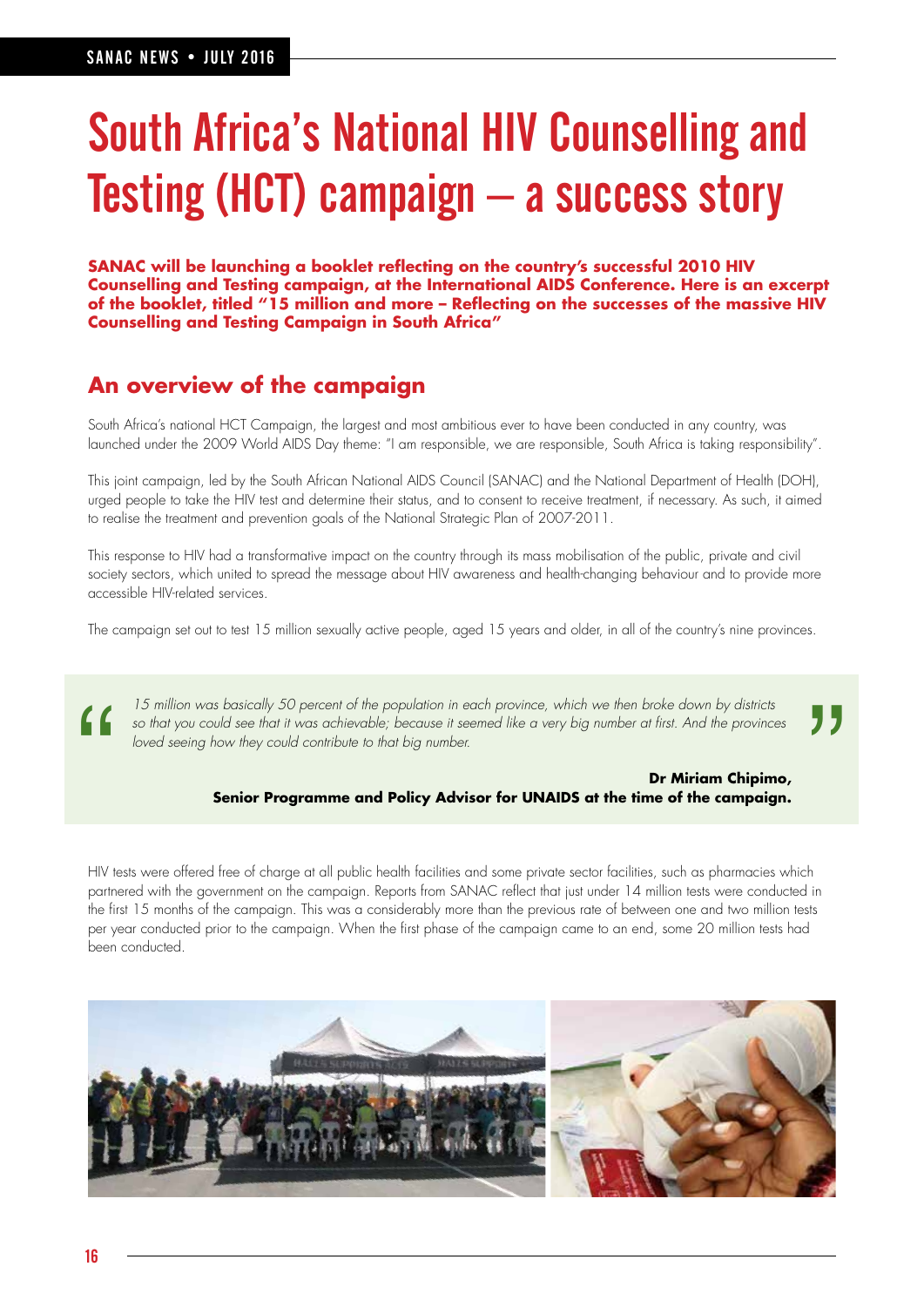The HCT Campaign had five key elements. It aimed to educate South Africans about the benefits of HIV testing by mobilising them to know their status; to support people with key prevention messaging in order to take proactive steps to a healthy lifestyle irrespective of HIV status; to increase the incidence of health-seeking behaviour; and to increase the number of HIV-positive people who could be linked to treatment, care and support services. It also aimed to address the stigma associated with the epidemic and create a more enabling environment for testing by encouraging open discussion about the issue.



The campaign was a huge success. We managed to reach a huge number of people in a short space of time<br>
that otherwise we never would have reached without the campaign. As a result, we have saved a lot of lives and<br> **Dr Mir** that otherwise we never would have reached without the campaign. As a result, we have saved a lot of lives and put people on treatment.

**Dr Miriam Chipimo.**

A review of the National Income Dynamics Study (a nationally representative cohort that enabled prospective identification of firsttime testers) reflects that **the proportion of adults ever tested for HIV increased from 43.7% to 65.2% over the initial campaign period, from April 2010 to June 2011; with approximately 7.6 million first-time testers. This resulted in a 40% reduction in people who had never tested for HIV before5.**

We celebrate the decisive nature of our leaders in terms of this process. Before this concerned effort, we had<br>close to 800 000 people in KwaZulu-Natal who were testing for HIV, and after the campaign the numbers have<br>impr We celebrate the decisive nature of our leaders in terms of this process. Before this concerned effort, we had close to 800 000 people in KwaZulu-Natal who were testing for HIV, and after the campaign the numbers have improved to three million who have been treated nationally. The benefits thereof are enormous.

**Dr Sibongiseni Dhlomo, KwaZulu-Natal MEC for Health.**

6892 - 0860 PAPRIKA J6892 - 0860 PAPRIKA

5. Maughan-Brown B et al. Journal of the International AIDS Society 2016, 19:20658 http://www.jiasociety.org/index.php/jias/article/view/20658 | http://dx.doi.org/10.7448/IAS.19.1.20658